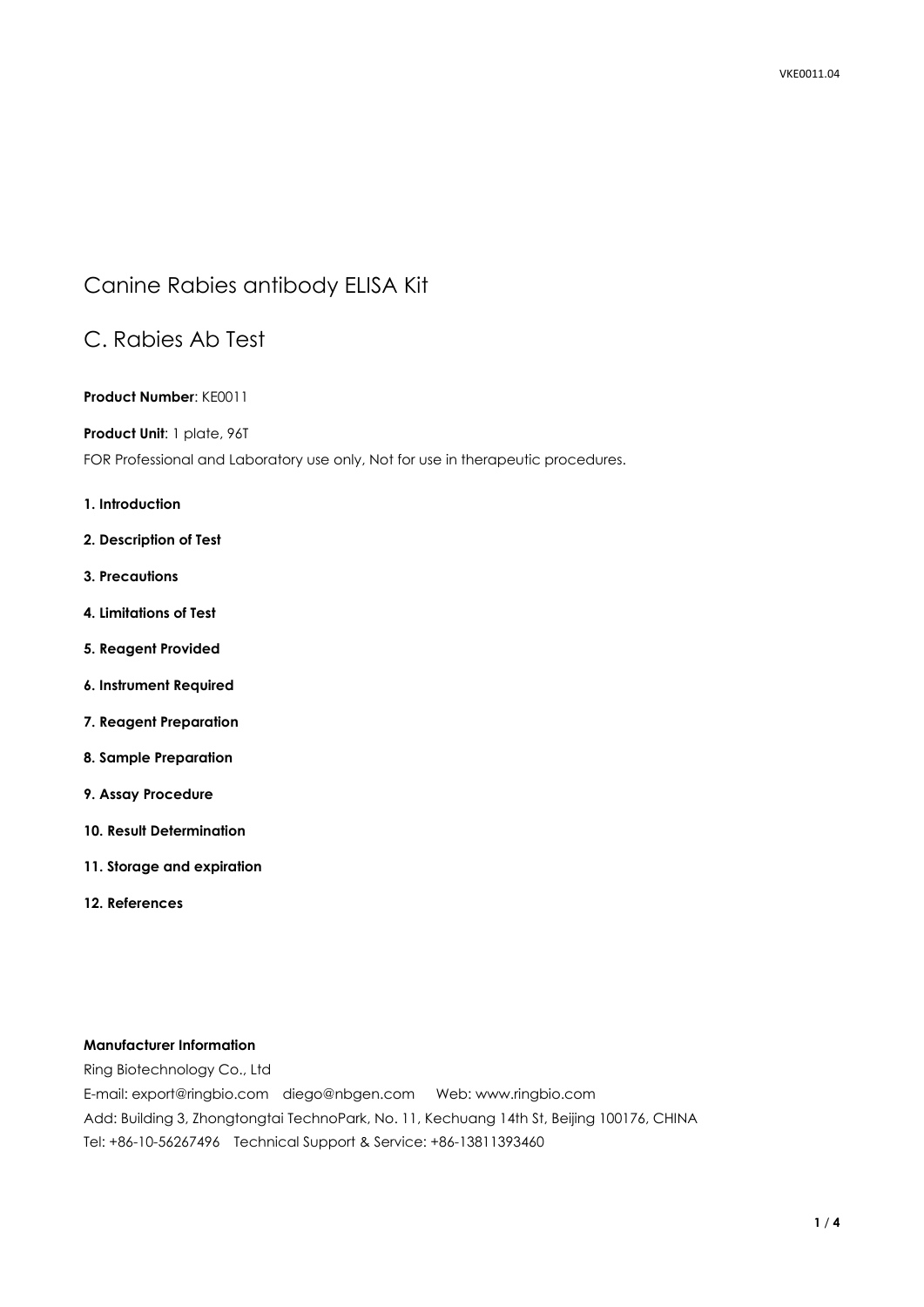#### **1. Introduction**

Rabies is a deadly virus spread to people from the saliva of infected animals. The rabies virus is usually transmitted through a bite. Animals most likely to transmit rabies in the United States include bats, coyotes, foxes, raccoons and skunks.

#### **2. Description of Test**

The Rabies antibody ELISA kit is designed to detect rabies specific antibody in canine serum/plasma. The 96well microtiter plate was pre-coated with recombinant protein. During test, samples are added into the microplate wells, in which the pre-coated antigen will capture the rabies antibody in sample. None specific antibody are discarded by a washing step. Then HRP conjugated anti-canine IgG is added into well. After another wash step to remove unreacted conjugate, Substrate is added and a blue color will be developed if rabies antibody is present. The enzyme reaction is stopped and OD450nm value is measured. The measured intensity is positively proportional to the amount of antibody present in the sample.

This ELISA kit can be used to detect rabies specific antibody level in canine serum/plasma.

## **3. Precautions**

- Store the kit at 2-8℃,Check the lot number and expiration date before use.
- Bring the test kit to room temperature before use. For example, take it out from the cold storage and put at room temperature for at least 30min.
- The stop solution in the kit is acidic, please make sure do not touch it with your hand or skin.
- The component of the kit is noninfectious, but the field sample shall be treated as potentially infectious. Please handle all these materials properly according to your lab regulations. After experiment, all lab materials shall be handled properly according to local regulations.
- After experiment, all lab materials shall be handled properly according to local regulations.

#### **4. Limitations of Test**

This ELISA kit is currently designed for research purpose. We recommend validating in your own lab with different methodologies to confirm the performance. If it is not used for the mentioned purpose, please contact us for help.

#### **5. Reagent Provided**

| Item No.     | <b>Description</b>                             | Quantity         |
|--------------|------------------------------------------------|------------------|
|              | Microplate pre-coated with recombinant antigen | plates           |
| $\mathbf{2}$ | <b>Positive Control</b>                        | 0.5ml            |
| 3            | Negative Control                               | 0.5ml            |
| 4            | Sample buffer                                  | 30 ml            |
| 5            | HRP enzyme conjugate                           | $12 \mathrm{ml}$ |
| 6            | <b>TMB</b> substrate                           | $12 \mathrm{ml}$ |
|              | Stop solution -- Not provided                  | $20 \mathrm{ml}$ |
| 8            | 20X Wash buffer                                | $20 \mathrm{ml}$ |
| 9            | Kit instruction                                | 1set             |

The kit contains the following items.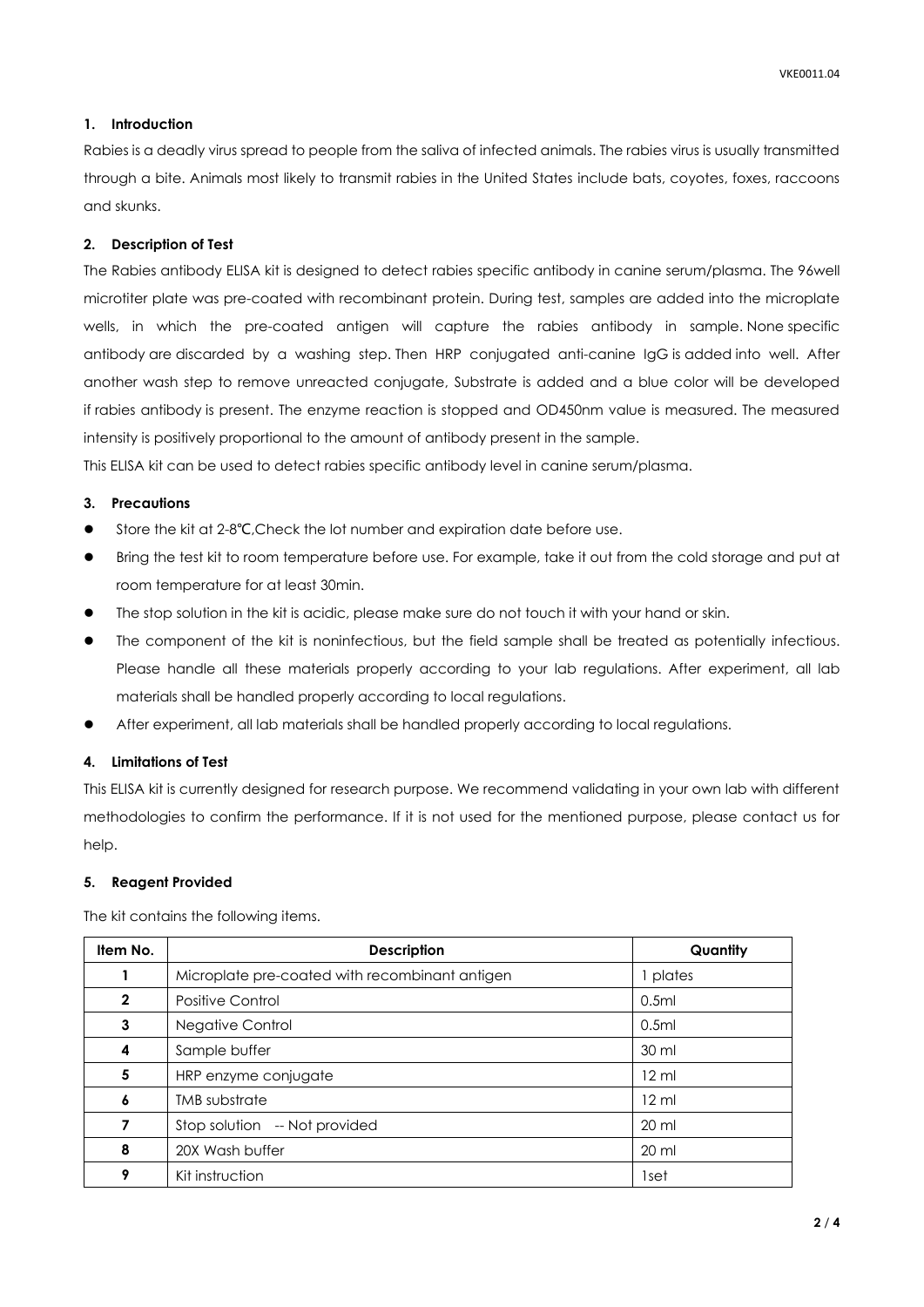**Note:** Stop solution is 2M sulfuric acid, which is not provided due to air cargo shipment, which shall be prepared by client.

#### **6. Instrument Required**

- ELISA reader
- Micropipette 20-200ul
- $\bullet$  Micropipette Multi-Channel 50-300ul

#### **7. Reagent Preparation**

- **Wash buffer:** dilute the 20xWash buffer provided in the kit with deionized water in the volume ratio of 1:19. For example, 10ml 20xWash buffer + 190ml deionized water.
- The diluted wash buffer can be stored at room temperature for 3 days.
- No other reagent is required. Please remember to return all kit component to room temperature before use.

#### **8. Sample Preparation**

**Serum**: collect canine blood sample and then let it separate and coagulate naturally to obtain clear serum. You can also centrifuge at 4000 r/min for 10min after coagulation to get the serum.

**Plasma**: take canine blood into a tube and centrifuge at 4000 r/min for 10min to get the upper layer for testing. **Note**: please freshly prepare before assay. The prepared serum/plasma shall be clear without any hemolyzed. In the assay, 2ul serum/plasma sample will be used, thus a minimum of 5ul serum/plasma sample is required. dilute with serum/plasma with sample buffer in the volume ratio of 1:99. For example: 2ul sample + 198ul sample buffer. Mix thoroughly for assay.

#### **9. Assay Procedure**

1) Make sure the kit and all test samples are returned to room temperature (18-26°C) before use. Shake each reagent gently before adding into the well.

2) Open the kit, read the kit instruction carefully to make sure all technical points are understood clearly.

3) Take the microplate from the zip-bag, and take needed microwells, store the rest into the zip-bag. Make marks of the plate layout. Running the test in duplicated wells is recommended to minimize operational error.

4) **Add Positive control**: add **100ul positive control** into the wells.

5) **Add Negative control**: add **100ul negative control** into the wells.

6) **Add Sample**: add **100ul sample** into the other wells.

7) **Incubation**: cover the plate with plate cover and incubate at **37℃ for 30min**.

8) **Washing**: pour the liquid out from the wells and wash with wash buffer (300ul per well) for 5 times. Tap the residue liquid against absorbent paper to make sure the plate is dry after washing.

9) **Add enzyme conjugate**: add **100ul of HRP conjugate** into each well. Cover the plate again and then incubate

#### at **37℃ for 30min**.

10) **Washing**: repeat the washing step again.

11) **Add substrate**: add **TMB substrate** into each well, **100ul** per well. Cover the plate again and then incubate at **room temperature again for 10min**. Color reaction will occur in the plate.

12) **Stop the reaction**: add **50ul stop solution** into each well, the color will turn yellow from blue.

13) **Read the plate**: using ELISA reader to read the plate at 450nm.